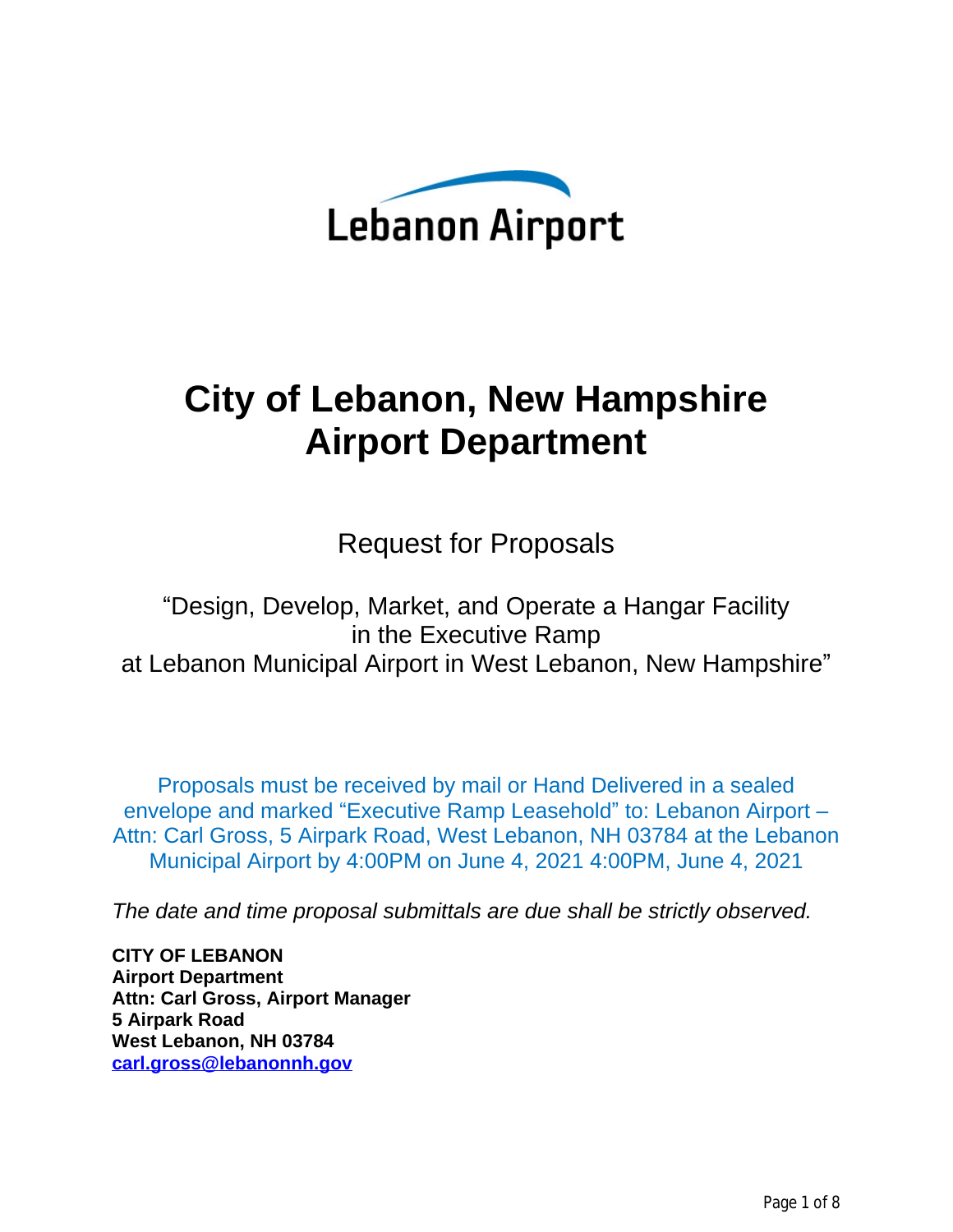# **Request for Proposals Design, Develop, Market, and Operate Space within the Executive Ramp at Lebanon Municipal Airport in West Lebanon, New Hampshire April 9, 2021**

#### **INTRODUCTION**

The Lebanon Municipal Airport ("Airport") is located in the vicinity of a bustling shopping district off of Route 12A in West Lebanon, New Hampshire. It is in the center of an industrial park that was developed by the City of Lebanon in the 1980's. The Airport's current air carrier is Cape Air based in Hyannis, Massachusetts. Cape Air provides daily service to Boston (4 roundtrips per day) and White Plains/Midtown Manhattan, New York (2 roundtrips per day). The Airport provides facilities and services to commercial, corporate, and general aviation communities in the Upper Valley/Dartmouth/Lake Sunapee Region. It serves as home base to 55+ small and large aircraft. General Aviation services are provided by Granite Air Center, the Airport's primary Fixed Based Operator. General Aviation services are also provided by Sharkey's Helicopters, a midsize helicopter company that specializes in Bell and Enstrom. Upper Valley Flying Club provides airplane flight instruction and Sharkey's Helicopters provides helicopter flight instruction. A number of corporate turboprop and jet aircraft are based at the Airport. The airport is frequented by all sizes of corporate aircraft arriving from all over the world. Business jet aircraft regularly depart the Airport on non-stop flights throughout the continental US, Canada, Mexico, Central America, South American the Caribbean, and Western Europe. The Airport has an Air Traffic Control Tower and 5,496-foot and 5,200-foot long runways.

The City of Lebanon ("City") is looking for interested persons to submit proposals to lease and non-exclusively license (for predominantly aviation uses) and provide services (predominantly aviation services) in a *101,710 sq. ft*. area reserved on the airport's Executive Ramp for a hangar/building facility. The proposed leasehold area includes area for parking, hangar/offices, and aircraft parking.

The lease and license area ("Premises") were constructed in 2007 as part of the Airport's Executive Ramp hangar and tiedown project.

The purpose of this Request for Proposals ("RFP") is to receive suggestions for potential uses that provide both a high quality of service and broad customer appeal, while providing the most beneficial conditions for the Airport.

The City is requesting proposals from experienced and qualified entities / firms who are capable of designing, developing, marketing, and operating this space.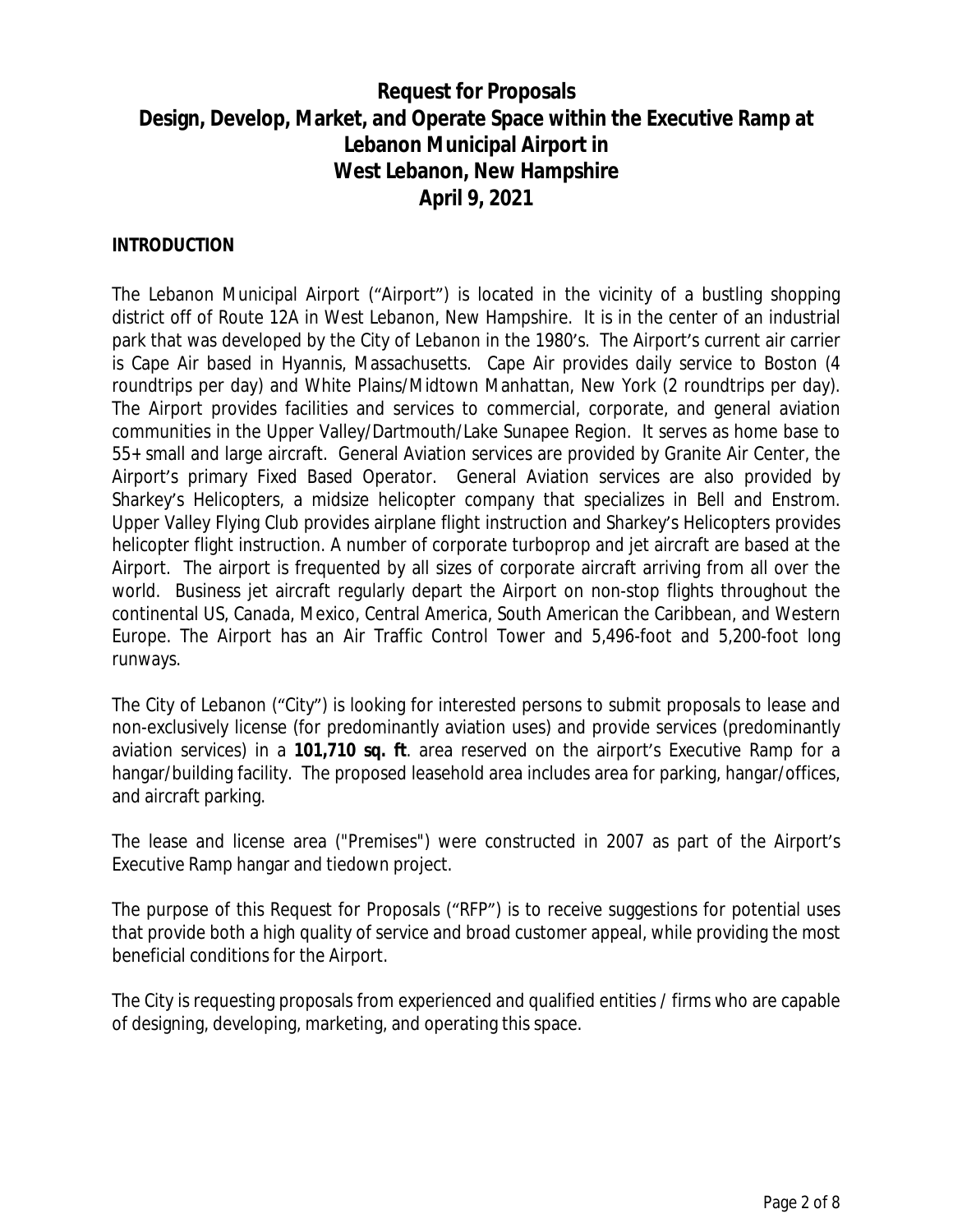## **PART 1 – SITE DESCRIPTION**

Located at the southwest area of the Airport within the so-called "Executive Ramp", on Airpark Road is located in a 101,710 sq. ft. area (the "Premises"). The location of the Executive Ramp and the Premises sited are shown on Figures 1 and 2. The Premises include an 9,880 sq. ft delivery/parking area to the west measuring 40 feet X 247 feet (**Area "A"**), a 40,800 - 45,000 sq. ft Building Lot measuring 300 feet wide and 136 feet to 150 feet deep  $1$  150 feet X 300 feet (**Area "B"**), a 16,800 SF Hangar Frontage area measuring 300 feet X 56 feet (**Area "C"**), a 24,000 - 28,200 sq. ft. paved ramp area measuring 300 feet wide and 80 feet to 94 feet deep, <sup>2</sup> (Area **"D"**), and a 6,030 sq. ft. paved ramp area (**Area "E"**).

As noted in Figure 3 and Figure 4, the southerly limit of the premises defined by a line 84 feet from the north face of the City's T-Hangars. The easterly limit of the aircraft parking ramp is defined by a line 70 feet from the existing taxi lane (per FAA AC 150/5300-13 to accommodate aircraft with a wingspan of up to 100 feet. The northerly limit of the Premises is defined by the edge of pavement of the Executive Ramp.

# **SUMMARY**

The total 101,710 sq. ft Premises is within the Airport's so-called "Executive Ramp" area. Access to the Executive Ramp area is presently from Airpark Road via a card-controlled gate. The security fence and card-controlled gate would be realigned by the lessee, at their expense (as approved by the Airport Manager) to provide public access to the delivery/parking area and west face of the lessee's building. Direct airfield access from the Premises would be gained via Taxiway "A2" and Taxiway "A". Within the Executive Ramp area to the south of the Lease Premises are the City's two 10-space T-Hangars and seven-space tiedown Area. As mentioned above, the 101,710 sq. ft. Premises include:

- Area "A": A 40-foot X 247-foot (9,880 sq. ft.) paved delivery/parking area.
- Area "B": A 300-foot wide by 136-foot to 150-foot deep building area (40,800 45,000 sq. ft.) with full utilities provided.
- Area "C": A 300-foot wide by 56-foot deep Hangar Frontage Area (16,800 sq. ft.) paved ramp adjacent to the east.

<sup>1</sup> The maximum depth of the hangar is 150 feet to allow for proper hangar frontage and ramp access (which would allow for an Area "D" depth of 80 feet. The minimum allowable hangar depth is 136 feet (which would allow for an Area "D" depth of 94 feet). The layout with a 150-foot depth is shown on Figure 3 and with a 136-foot depth is shown on Figure 4.

<sup>2</sup> The maximum depth of the hangar is 150 feet to allow for proper hangar frontage and ramp access (which would allow for an Area "D" depth of 80 feet. The minimum allowable hangar depth is 136 feet (which would allow for an Area "D" depth of 94 feet). The layout with a 150-foot depth is shown on Figure 3 and with a 136-foot depth is shown on Figure 4.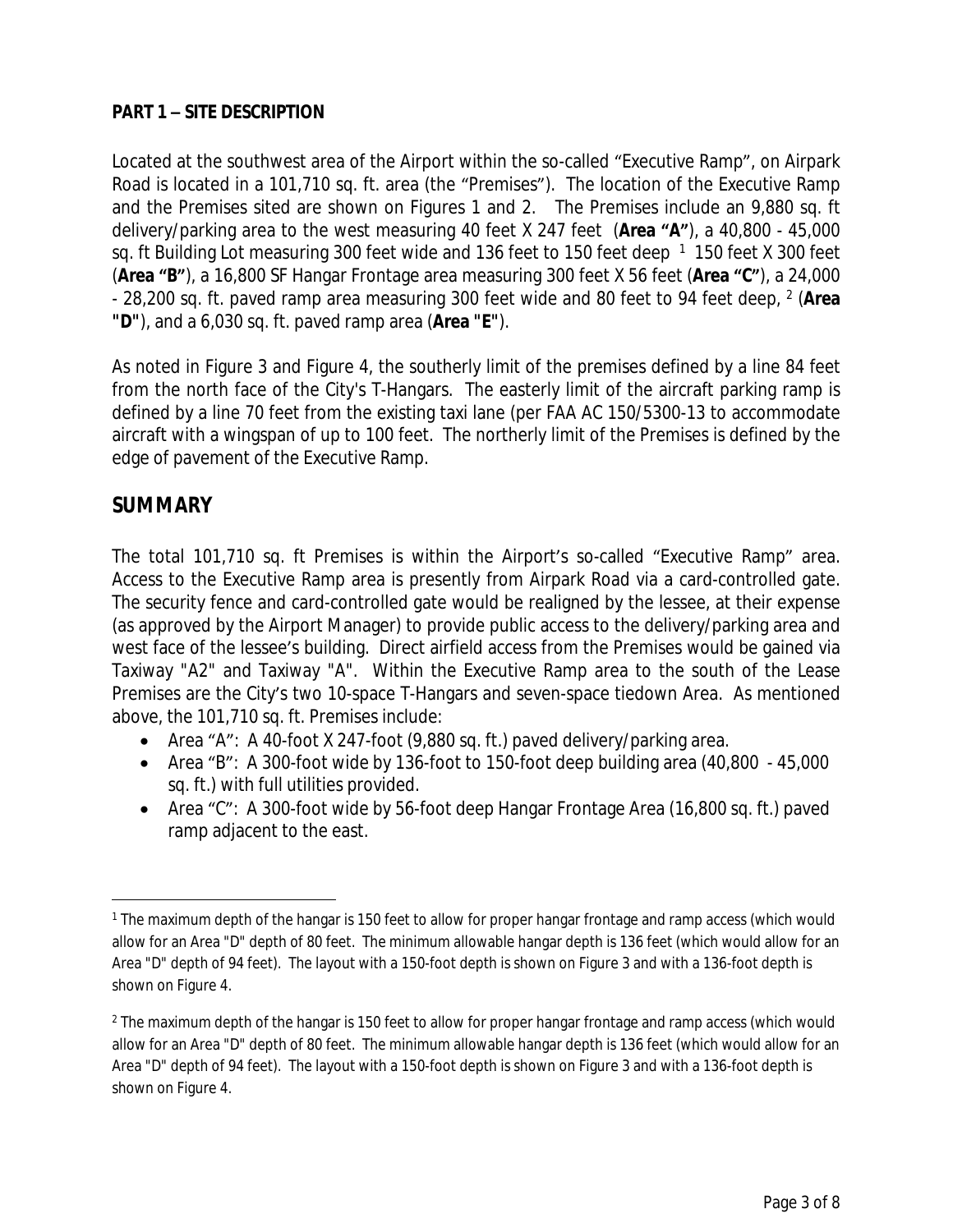- Area "D": A 300-foot wide by 80-foot to 94-foot deep paved ramp (24,000 sq. ft to 28,200 sq ft. paved ramp to the east.
- Area "E": A 6,030 Sq ft. paved ramp at the northeast corner of the Premises.
- Note Areas "A", "B", and "C" would be included in the leasehold portion.
- Areas "D" and "E" would be included in the non-exclusively licensed portion of the Premises.
- A draft lease/license for the Premises are available at [https://lebanonnh.gov/150/Airport.](https://lebanonnh.gov/150/Airport)
- The leasehold area may change based on proposer's input on depth of hangar (Area "B") and resultant depth of ramp (Area "D").
- All capital costs for improvement to the premises that are leased will be the responsibility of the lessee.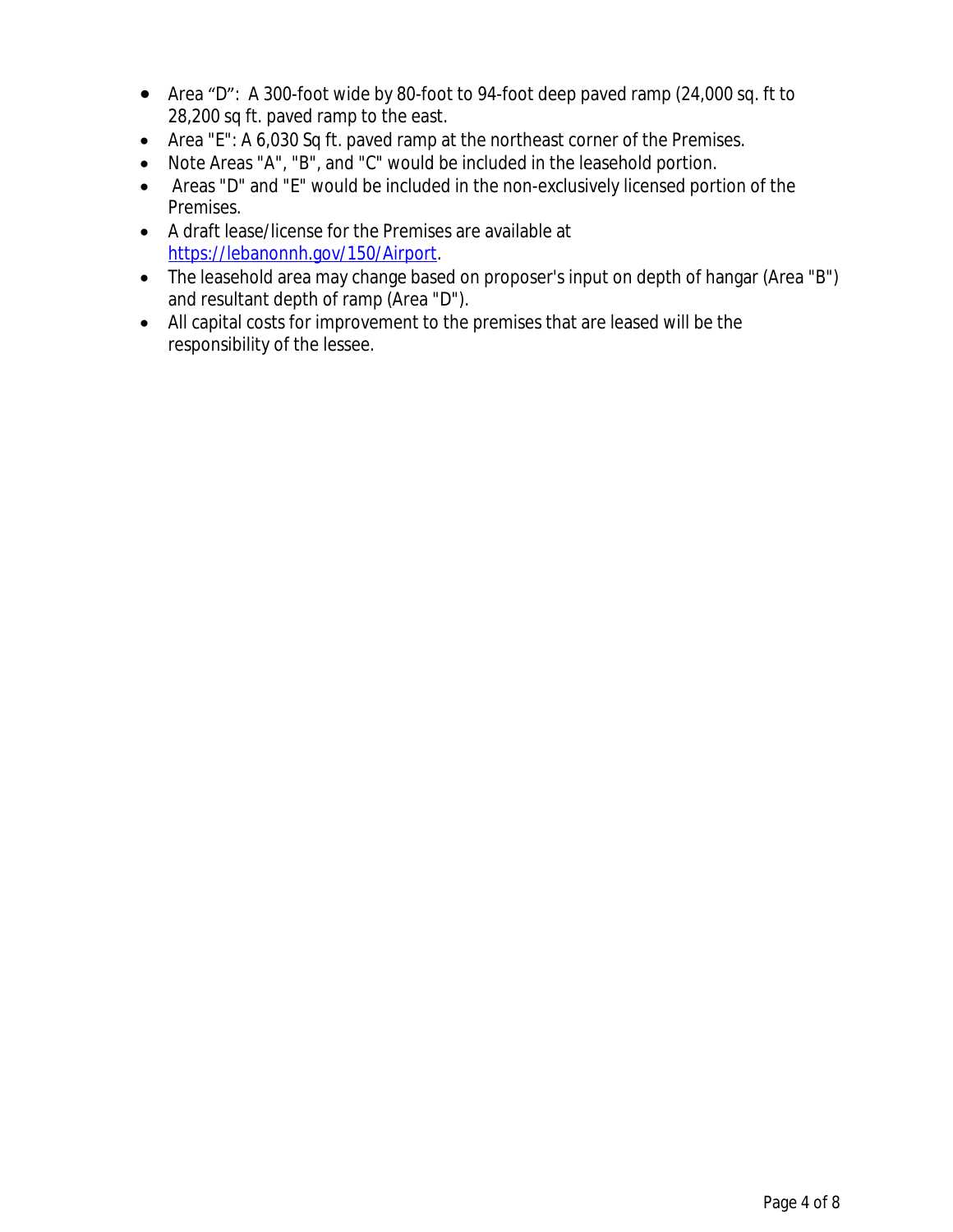# **PART 2 – GUIDELINES AND REQUIREMENTS FOR PROPOSAL SUBMITTAL**

#### **DESCRIPTION OF USE**

All proposers are asked to specifically describe the type of use/s they plan to implement in this location. Consideration will be given to proposals that enhance the passenger/customer experience and those that include leadership in energy environmental design (LEED) principals.

#### *Details for each of the following sections shall be required:*

#### **1. LETTER OF INTEREST**

On company letterhead, on no more than three (3) pages, please provide a narrative containing the following:

#### **Who You Are**

What is the Name of Your Company? What is the Nature of your Business? How long have you been established?

#### **Your Proposal**

Please provide a brief Executive Summary of your proposed development and use of the site.

#### **Why You and Your Concept Would Be Good for Lebanon Municipal Airport.**

Please describe why you think your proposal would be best for the Airport, highlighting all benefits that you see as being unique in nature.

 **Insert and Complete the Following Text and Signature Blocks at the end of your Letter of Interest**

"I hereby certify that the information provided herein is true and correct, and that I am authorized to sign on behalf of the business set out above. If requested by the City, I will provide, within ten (10) days of notice, any documents necessary to substantiate the information provided herein.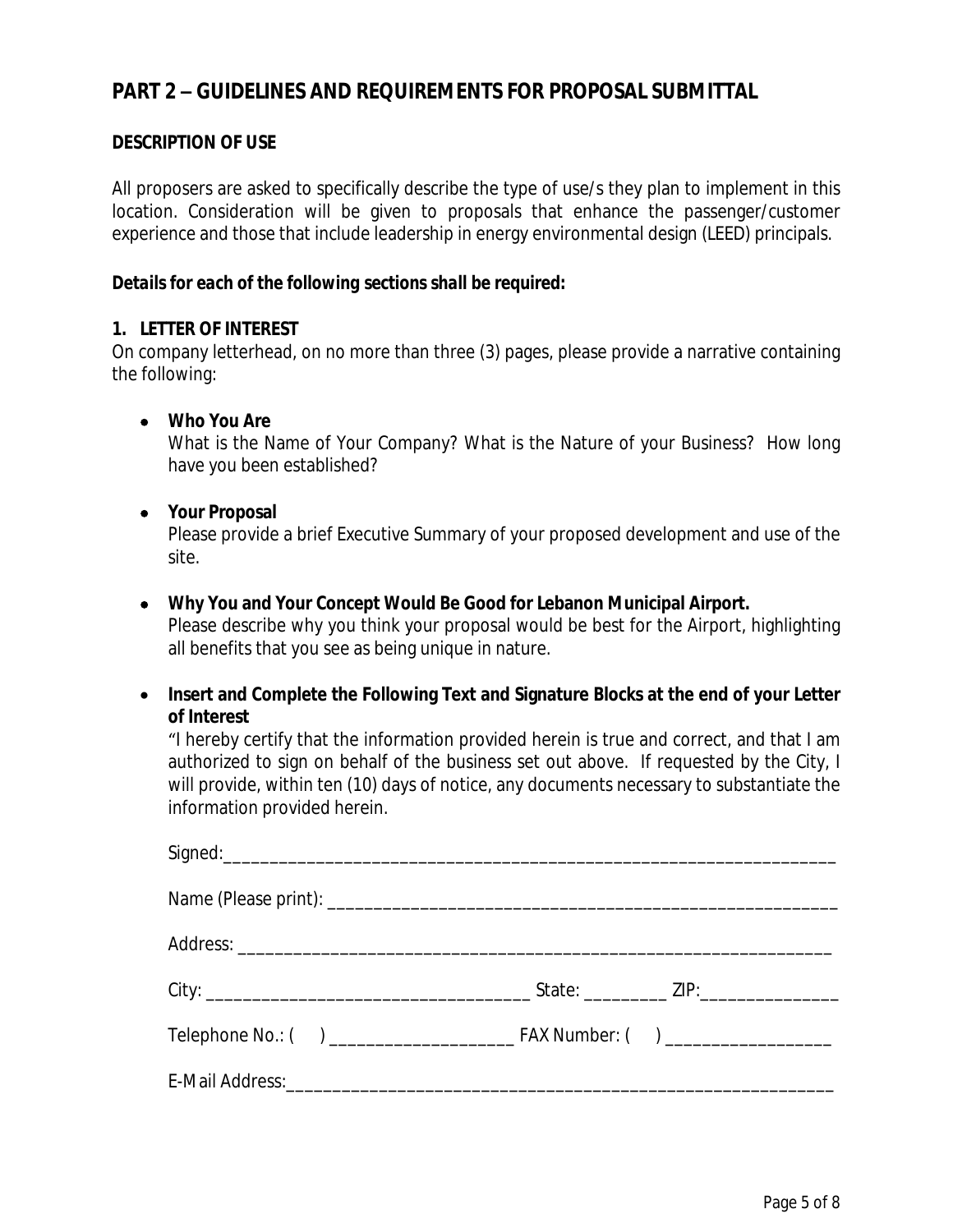## **2. SITE PLAN**

Provide a Conceptual Site Plan in enough detail to clearly depict the intended arrangement of facilities and layout of the site. If phased development is planned, note the timeline for the various phases and depict those phases on the same or separate sheets.

## **3. REFERENCES**

Please provide at least three references who can speak to your business experience and ability to successfully develop and operate the proposed lease area(s).

## **4. FEE PROPOSAL & PROPOSED HANGER DEPTH**

As discussed below, the City recognizes that the responsibility, and all associated costs to make the necessary improvements to the existing facility will be borne by the Lessee. As such, the City will negotiate lease payments for an initial period of months (amount of time to be determined with successful lessee).

The City shall not be responsible for any costs associated with the required design, build-out of, or modifications or repairs to, the facility. All required permits directly tied to designing, developing, or operating the premises shall be the responsibility of the proposer. In addition, the selected proposer (lessee) will be responsible for all fees and taxes associated with the design, development, operation, and management of the premises.

## *Please propose the depth of hangar to be built (must be between 136 feet and 150 feet).*

## **5. PROPOSED CAPITAL IMPROVEMENTS**

Please provide the City with a list of potential improvements (including estimated cost) you intend to make to the existing space(s) and which projects if any involve lessee capital improvements to City property.

## **6. PROPOSED LEASE TERM**

The City's preferred term is a 20-year lease with an option to extend for 10 additional years.

## **7. DISADVANTAGED BUSINESS ENTERPRISES GENERAL INFORMATION**

The City of Lebanon may be required to establish an Airport Concession Disadvantaged Business Enterprise ("ACDBE") Program for Lebanon Municipal Airport. Part of its federally approved FAA ACDBE Program, in accordance with 49 CFR Part 23, will include a Disadvantaged Business Enterprise ("DBE") participation goal for non-car rental concessions (see <https://lebanonnh.gov/DocumentCenter/View/4600/2017-ACDBE-Program-PDF?bidId>=).

The lease agreement resulting from this RFP may be subject to the requirements of the U.S. Department of Transportation's regulations, 49 CFR Part 23. The successful Proposer agrees that it will not discriminate against any business owner because of the owner's race, color, national origin, or sex in connection with the award or performance of any concession agreement, management contract or subcontract, purchase or lease agreement, or other agreement covered by 49 CFR Part 23.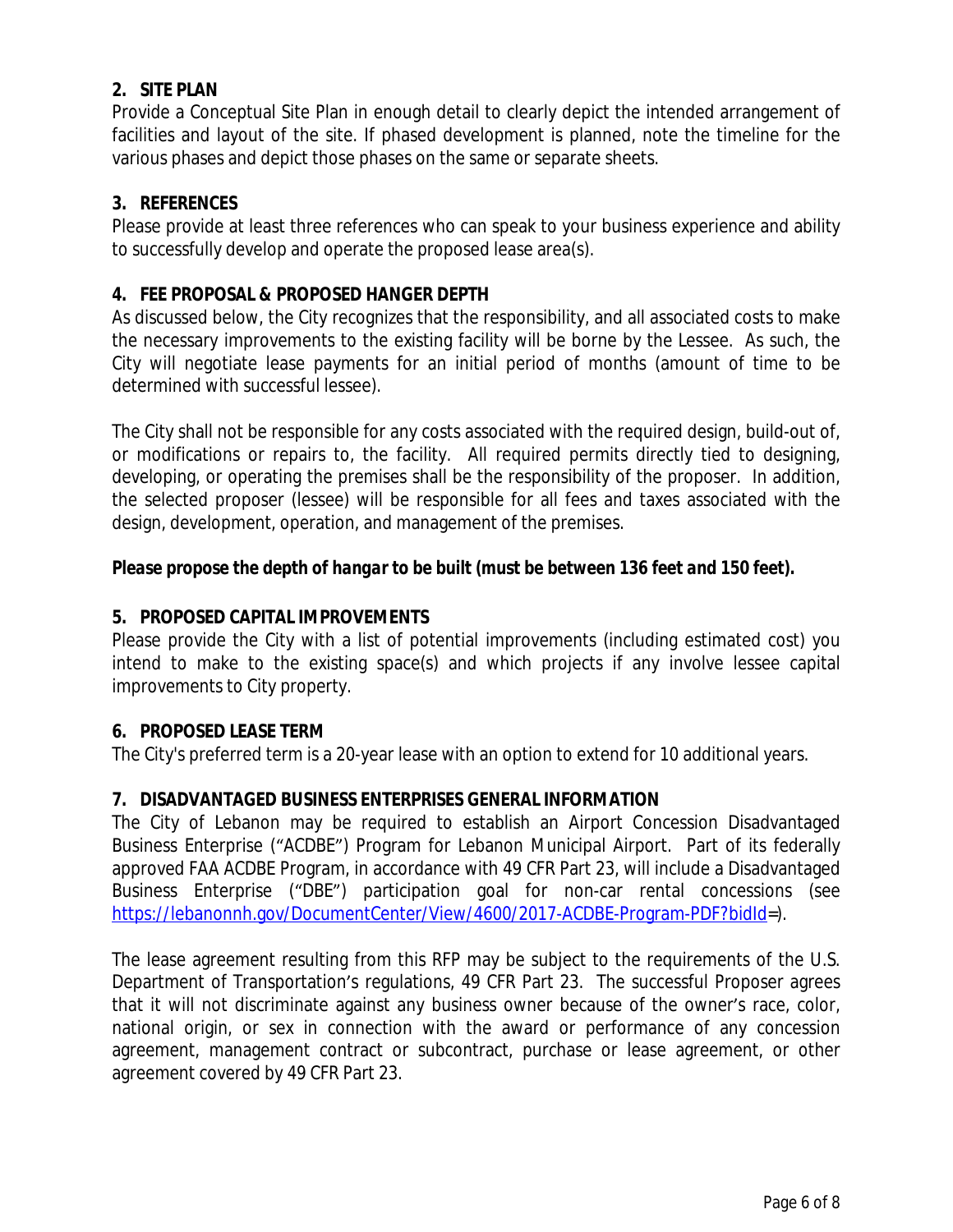The successful Proposer agrees to include the above statements in any subsequent sublease or contract covered by 49 CFR Part 23, that it enters into and shall cause those businesses to similarly include the statements in further agreements.

Please enter the ACDBE status of the Proposer and sub-lessees (if any).

# **PART 3 – SELECTION PROCESS AND EVALUATION CRITERIA**

## **SELECTION PROCESS**

- **May 4, 2021: E-mail notification that you intend to respond to this RFP is due to Carl Gross, Airport Manager at [carl.gross@lebanonnh.gov.](mailto:carl.gross@lebanonnh.gov)**
- **[June](mailto:carl.gross@lebanonnh.gov) 4, [2021:](mailto:carl.gross@lebanonnh.gov) [Proposals](mailto:carl.gross@lebanonnh.gov) must be received by mail or Hand [Delivered](mailto:carl.gross@lebanonnh.gov) in a sealed envelope and marked "Executive Ramp [Leasehold](mailto:carl.gross@lebanonnh.gov)" [to:](mailto:carl.gross@lebanonnh.gov) [Lebanon](mailto:carl.gross@lebanonnh.gov) [Airport](mailto:carl.gross@lebanonnh.gov) – Attn: Carl [Gross](mailto:carl.gross@lebanonnh.gov), 5 [Airpark](mailto:carl.gross@lebanonnh.gov) [Roa](mailto:carl.gross@lebanonnh.gov)d, [West](mailto:carl.gross@lebanonnh.gov) [Lebanon,](mailto:carl.gross@lebanonnh.gov) NH [03784](mailto:carl.gross@lebanonnh.gov) at [the](mailto:carl.gross@lebanonnh.gov) [Lebanon](mailto:carl.gross@lebanonnh.gov) [Municipal](mailto:carl.gross@lebanonnh.gov) Airport by 4:00PM [on](mailto:carl.gross@lebanonnh.gov) [June](mailto:carl.gross@lebanonnh.gov) 4[,](mailto:carl.gross@lebanonnh.gov) [2021.](mailto:carl.gross@lebanonnh.gov)**

[Th](mailto:carl.gross@lebanonnh.gov)e City reserves the right to accept or reject any and all [proposals](mailto:carl.gross@lebanonnh.gov) received as a result of this RFP. This RFP does not [commit](mailto:carl.gross@lebanonnh.gov) the City to award a Lease[/License](mailto:carl.gross@lebanonnh.gov), to pay any costs [incurred](mailto:carl.gross@lebanonnh.gov) in [the](mailto:carl.gross@lebanonnh.gov) [preparation](mailto:carl.gross@lebanonnh.gov) of proposals, [or](mailto:carl.gross@lebanonnh.gov) to [procure](mailto:carl.gross@lebanonnh.gov) or contract for services or [supplies.](mailto:carl.gross@lebanonnh.gov) The City also [reserves](mailto:carl.gross@lebanonnh.gov) the right to modify or cancel [this](mailto:carl.gross@lebanonnh.gov) RFP, in part, or in its [entirety,](mailto:carl.gross@lebanonnh.gov) if deemed to be in the [best interest of the City.](mailto:carl.gross@lebanonnh.gov)

Once the deadline for [submittal](mailto:carl.gross@lebanonnh.gov) has [passed,](mailto:carl.gross@lebanonnh.gov) m[embers](mailto:carl.gross@lebanonnh.gov) of [City](mailto:carl.gross@lebanonnh.gov) [staff](mailto:carl.gross@lebanonnh.gov) will [rev](mailto:carl.gross@lebanonnh.gov)iew all [proposals](mailto:carl.gross@lebanonnh.gov). [If](mailto:carl.gross@lebanonnh.gov) any are found to be [desirable,](mailto:carl.gross@lebanonnh.gov) [arrangements](mailto:carl.gross@lebanonnh.gov) will be made for [follow-up](mailto:carl.gross@lebanonnh.gov) and selected [Proposers](mailto:carl.gross@lebanonnh.gov) [will be asked to participate in a panel interview.](mailto:carl.gross@lebanonnh.gov)

#### **[EVALUATION CRITERIA](mailto:carl.gross@lebanonnh.gov)**

[Proposals](mailto:carl.gross@lebanonnh.gov) will be evaluated for [completeness,](mailto:carl.gross@lebanonnh.gov) a clear vision f[or](mailto:carl.gross@lebanonnh.gov) [development](mailto:carl.gross@lebanonnh.gov) of the area, the [proposer](mailto:carl.gross@lebanonnh.gov)'s ability to finance and maintain the [development,](mailto:carl.gross@lebanonnh.gov) and [a](mailto:carl.gross@lebanonnh.gov) good faith effort [towards](mailto:carl.gross@lebanonnh.gov) [encouragement](mailto:carl.gross@lebanonnh.gov) of the participation of [Disadvantaged](mailto:carl.gross@lebanonnh.gov) Business Enterprises ("DBEs") wherever [practicable.](mailto:carl.gross@lebanonnh.gov)

A [Lease/License](mailto:carl.gross@lebanonnh.gov) [Agreement](mailto:carl.gross@lebanonnh.gov) ma[y](mailto:carl.gross@lebanonnh.gov) be [awarded](mailto:carl.gross@lebanonnh.gov) [for](mailto:carl.gross@lebanonnh.gov) [the](mailto:carl.gross@lebanonnh.gov) [proposal](mailto:carl.gross@lebanonnh.gov) that best [meets](mailto:carl.gross@lebanonnh.gov) [all](mailto:carl.gross@lebanonnh.gov) [the](mailto:carl.gross@lebanonnh.gov) [qualifications](mailto:carl.gross@lebanonnh.gov) required by the City as set forth herein and offers the greatest overall benefit to the [City.](mailto:carl.gross@lebanonnh.gov) The City may [choose](mailto:carl.gross@lebanonnh.gov) to select a short list of the top-ranked [Proposers](mailto:carl.gross@lebanonnh.gov) who would then [be asked to submit more detailed proposals for consideration.](mailto:carl.gross@lebanonnh.gov)

## **PART 4 – [AIRPORT GROUND LEASE AGREEMENT](mailto:carl.gross@lebanonnh.gov)**

#### **[PROPOSED AIRPORT GROUND LEASE](mailto:carl.gross@lebanonnh.gov)**

A [proposed](mailto:carl.gross@lebanonnh.gov) Airport [Ground](mailto:carl.gross@lebanonnh.gov) [Lease](mailto:carl.gross@lebanonnh.gov) can be [found](mailto:carl.gross@lebanonnh.gov) a[t](mailto:carl.gross@lebanonnh.gov) <https://lebanonnh.gov/150/Airport> for your information only. Certain items such as firm name, lease rates, etc. would be completed upon Lease negotiations with the selected Proposer.